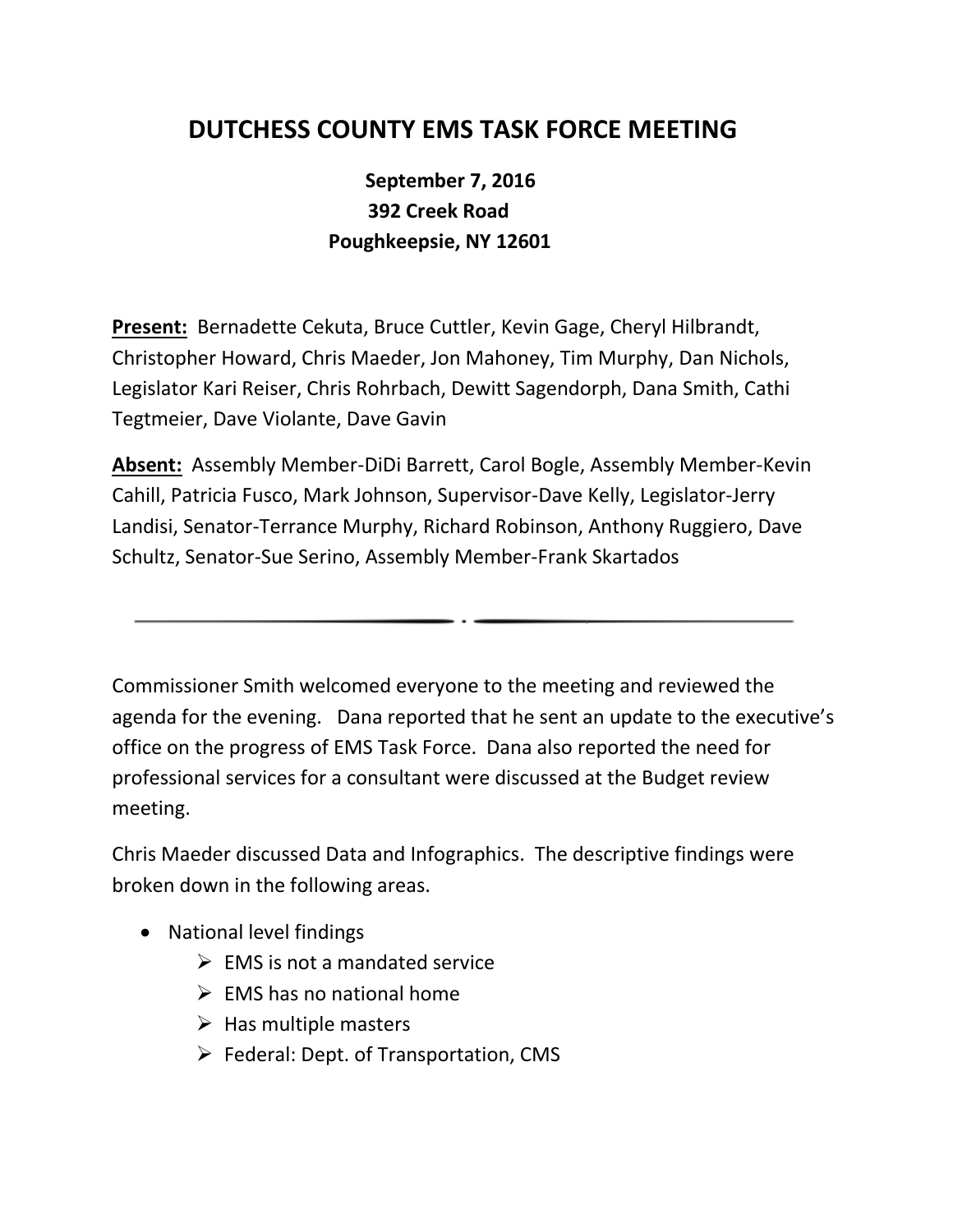- $\triangleright$  No significant or dedicated funding similar to Fire and Emergency Management
- $\triangleright$  No standardization/Benchmarks
- $\triangleright$  Lack of public knowledge about EMS
- $\triangleright$  No consistent or dedicated funding
- $\triangleright$  Professional value to society and influence
- $\triangleright$  Poor or no reimbursement from insurances-ACA
- New York State
	- $\triangleright$  EMS is not mandated
	- $\triangleright$  EMS is housed in Dept. of Health
	- $\triangleright$  Lack significant funding or staff
	- $\triangleright$  NYS Dept. of Health: protocols, education (5 keys as outlined by County Executive Marcus Molinaro (Patient Centeres, Consistent, Reliable, Affordable and Sustainable)
	- $\triangleright$  No centralized training arm similar to OFPC
	- $\triangleright$  NY is a Home Rule State
	- $\triangleright$  Regulations address administrative and equipment matters
	- $\triangleright$  Little oversight on quality or consistency
	- $\triangleright$  No standardization/Benchmarks
	- $\triangleright$  Lack of Knowledge about EMS
	- $\triangleright$  Professional value to society and influence
	- $\triangleright$  No consistent or dedicated funding
	- $\triangleright$  Poor or no reimbursement from insurances-ACA
- County and Local
	- $\triangleright$  Again EMS is not mandated
	- $\triangleright$  Home rule
	- $\triangleright$  No centralized authority-fragmented and inconsistent service
	- $\triangleright$  Demographic and geography influence-rural vs. suburban
	- $\triangleright$  No system approach
	- $\triangleright$  Questionable EMS knowledge to make operational decisions
	- $\triangleright$  Solutions developed often without collaboration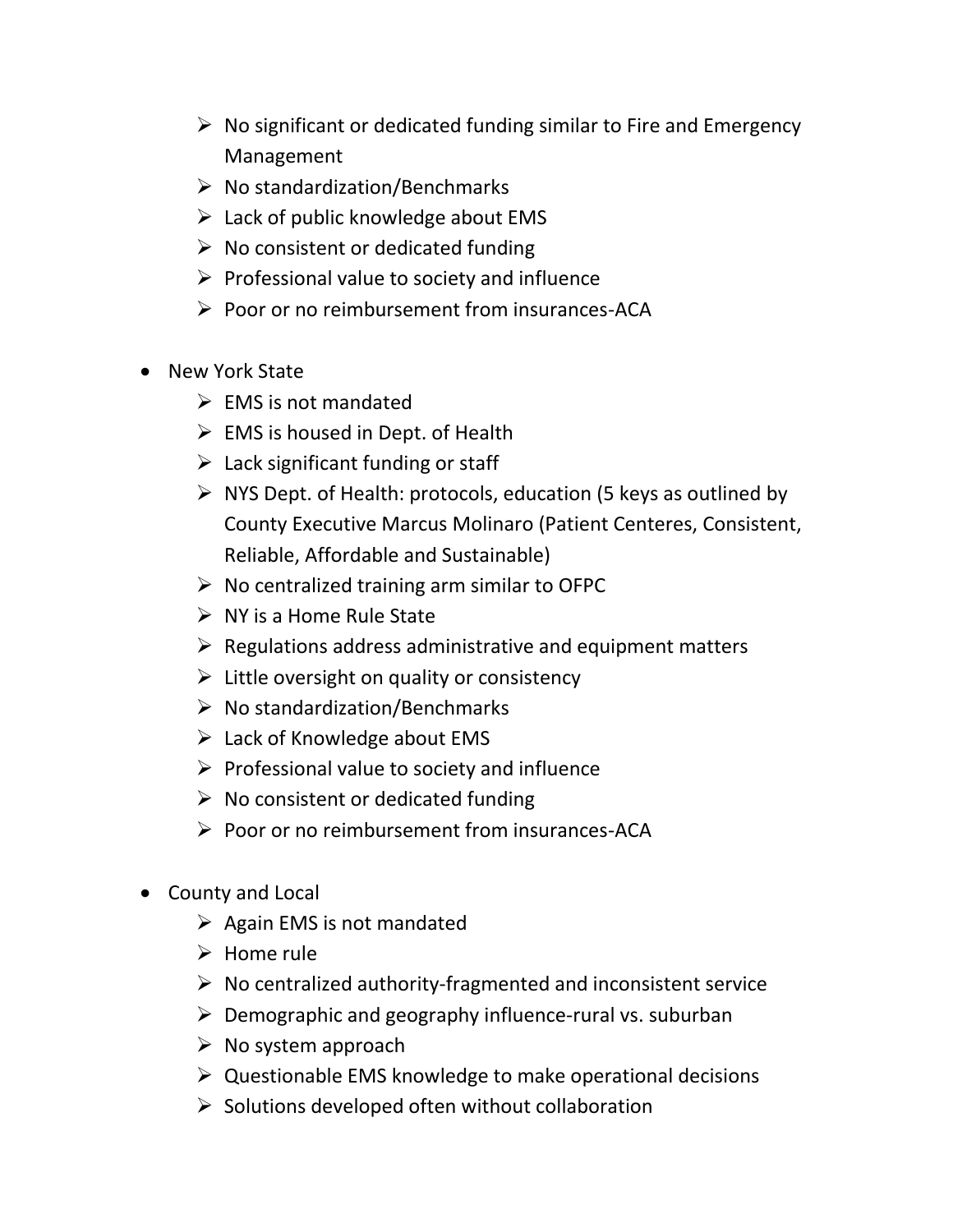- $\triangleright$  Inconsistent considerations of 5 keys
- $\triangleright$  Tradiitionally Fire based in Dutchess County, supplemented by Commercial Services
- $\triangleright$  Fire Districts legal prohibited from reimbursement
- $\triangleright$  Professional value to society and influence
- $\triangleright$  Lack of public knowledge about EMS
- $\triangleright$  No consistent or dedicated funding
- $\triangleright$  Poor or no reimbursement from insurances-ACA
- $\triangleright$  Limited use of information technology
- $\triangleright$  Varied delivery models
- $\triangleright$  Inconsistent standard of what is acceptable
- $\triangleright$  Inconsistent levels of service and response
- $\triangleright$  Limited to no Healthcare system collaboration
- Limited and consistent information on patient outcomes
- $\triangleright$  No surge capacity
- $\triangleright$  Fragmented/decentralized training
- $\triangleright$  No systematic approach to Quality Assurance/Quality Improvement
- Future
	- $\triangleright$  Aging population
	- $\triangleright$  Projected and changing population density
	- $\triangleright$  Decrease volunteer base
	- $\triangleright$  Decreased recruitment pool
	- $\triangleright$  EMS and emergency healthcare delivery changes

Money is the biggest influence for change to the status quo.

Everyone agreed with the Data and Infographics findings.

Cathi Tegtmeier requested if anyone has any questions or concerns about "Descriptive Findings" and/or "Format" to email John Mahoney by Wednesday, September 14 $^{\rm th}$ .